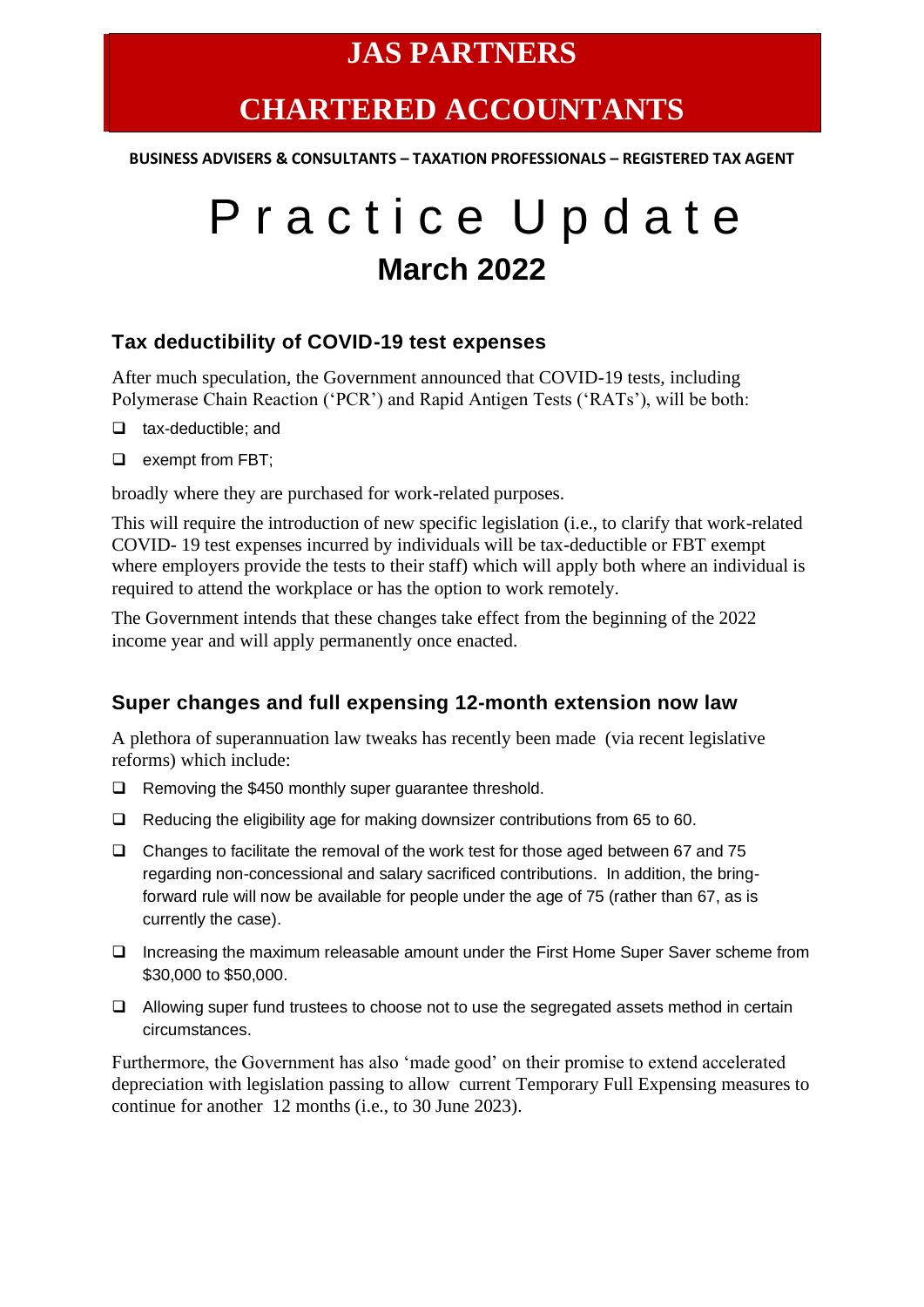#### **12-month extension of the temporary loss carry-back measure**

As announced in the 2020/2021 Federal Budget, legislation has now passed to allow eligible corporate entities (i.e., with, amongst other things, an aggregated turnover of less than \$5 billion) a 12-month extension to claim a loss carry-back tax offset in the 2023 income year.

The temporary loss carry-back rules were initially implemented in 2020 to promote economic recovery by providing cash flow support to previously profitable companies that fell into a tax loss position due to the COVID-19 pandemic.

The law allows eligible companies to carry-back tax losses from 2020, 2021, 2022 and now the 2023 income year to previously-taxed profits in the 2019 or later income years.

A company that does not elect to carry back losses under this temporary (yet extended) measure is still eligible to carry losses forward as usual.

#### **Keeping and maintaining SMSF records**

Trustees of SMSFs have been put on notice by the ATO that keeping and maintaining good records is one of their key responsibilities and legal obligations. Good record keeping ensures trustees can ensure accurate and timely SMSF accounts, audits and income tax return lodgments.

As a result, the ATO has recently confirmed that even where SMSF trustees rely upon super or tax professionals to administer their SMSF, each trustee remains personally responsible for good record keeping.

If trustees are unsure of their obligations, the ATO has encouraged them to view the ATO's record-keeping videos available on their website (refer to QC 23333) and undertake an approved education course (refer to QC 41142) to improve their understanding and knowledge.

*Editor: Talking about SMSFs... The ATO has recently released some interesting statistics, outlined in the article below. These statistics were taken from the information provided in the 2020 SMSF annual return lodgments.*

#### **SMSF – statistical overview from 2020 lodgments published**

As of 30 June 2021, SMSFs have been reported as making up **25% of all super assets** (i.e., \$822 billion as of 30 June 2021).

At the same time, there were approximately **598,000 SMSFs** with almost **1.115 million** individual members. Furthermore, as of 30 June 2020, on average, each SMSF has assets of just over \$1.3 million.

The ATO has also reported that the total contributions to all SMSFs in 2020 was around \$17.9 billion (a 4% increase from 2019).

Finally, according to ATO statistics, over 25,000 SMSFs were established in 2021 (with average assets of \$391,000 upon establishment), and of these new SMSFs, 85% were founded with a corporate trustee (i.e., rather than an individual trustee).